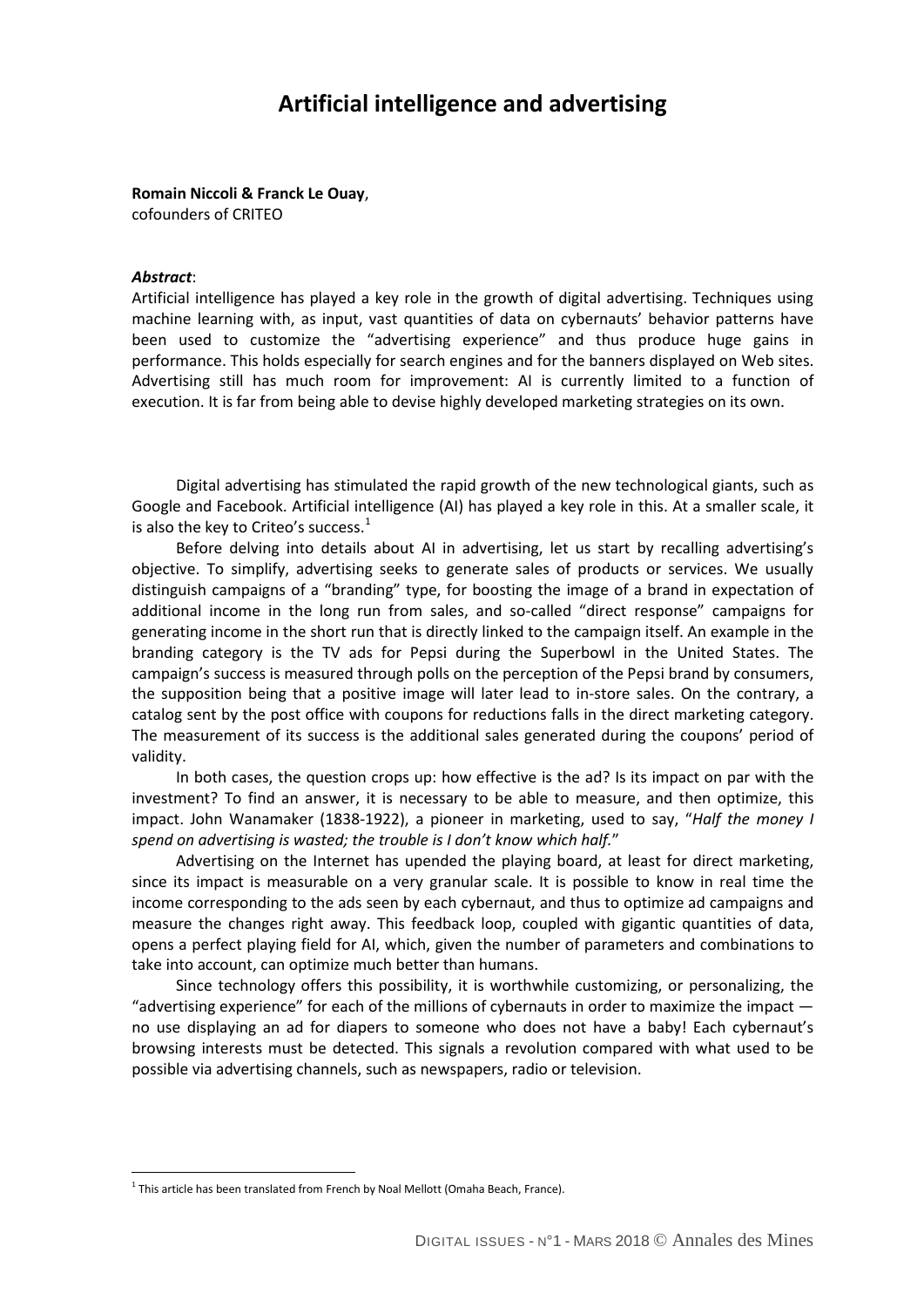The type of AI used in advertising is machine learning. It involves algorithms for digesting colossal quantities of evidence about the past interactions between cybernauts and the advertisements they have seen, the goal being to learn what will be more effective in the future. This does not involve intelligence in the usual sense but, instead, relies on very sophisticated, awesomely effective statistical procedures.

### On algorithms and people

Let us dwell awhile on this idea of AI, in particular on the distribution of tasks between algorithms and human intelligence. In advertising, AI is a devoted servant with an exceptional computational capacity (somewhat comparable to the autistic character played by Dustin Hoffman in *Rain Man*), but it takes no initiatives. It does what it is told to do; and the responsibility for setting its objectives is left to human intelligence. It is, therefore, crucial to choose the right objective — a thornier issue than it seems to be.

To start, we can say that, with a given advertising budget, the goal is to maximize sales. This brings up several questions.

The first question is ATTRIBUTION: how to link a sale on an e-business website to the advertising campaign that generated it? Imagine that the e-business has launched at the same time several campaigns: commercials on television and radio, advertising banners on the Internet, etc. A person might be exposed to more than one ad campaign. If he ends up buying the product, how to know which of these campaigns is the origin of the sale? No one has yet been able to answer this question. The advertising industry uses arbitrary rules for settling this question of attribution, rules that take account of the chronology of interactions between the cybernaut and the ad. For on-line banners, a widespread rule, called the "post-click rule", is to attribute a sale to the most recent ad banner on which the person has clicked.

To proceed with this problem, what TIME FRAME is to be used to attribute a sale to an ad? Should we take account of the sales made up to 24 hours after the click, or up to seven days, or thirty days? Here too, there is no absolute rule; but the choice of the time frame will significantly affect the ad's perceived value. A very long period could be used to take account of the long-term value of a new customer; but we realize that the longer the period between a sale and the "consumption" of the ad, the harder it is to believe that the ad generated the sale. Since a period much too long would be needed to measure an ad's impact and optimize it, the time frame is usually set to a few days.

Another problem: how to INCREMENT sales in relation to ads? Might a cybernaut who has bought a product after exposure to its ad, not have purchased it anyway — even in the absence of advertising? Might he have bought it a little later? In other words, are the sales generated by advertising (as measured by the post-click rule) incremental? To make sure, perform two tests where subjects are divided into two groups, the one exposed to the ad but not the other; and then compare the total sales figures of each group. The difference is the ad's actual impact. This test helps us check whether the ad's impact is close to its measured value. However this is a statistical test on a large population; it does not help us optimize an ad campaign for individuals as such.

These few examples illustrate the complexity of measuring an advertising campaign's success and setting its objectives. Nor have we mentioned marketing strategies at a higher level. Should we concentrate on current customers with the aim of making them loyal and make more purchases? Or on winning new customers? AI does not currently answer these questions. It is content with executing as best possible an advertisement once humans have set the objectives and methods for measuring the campaign's success. This is already a lot!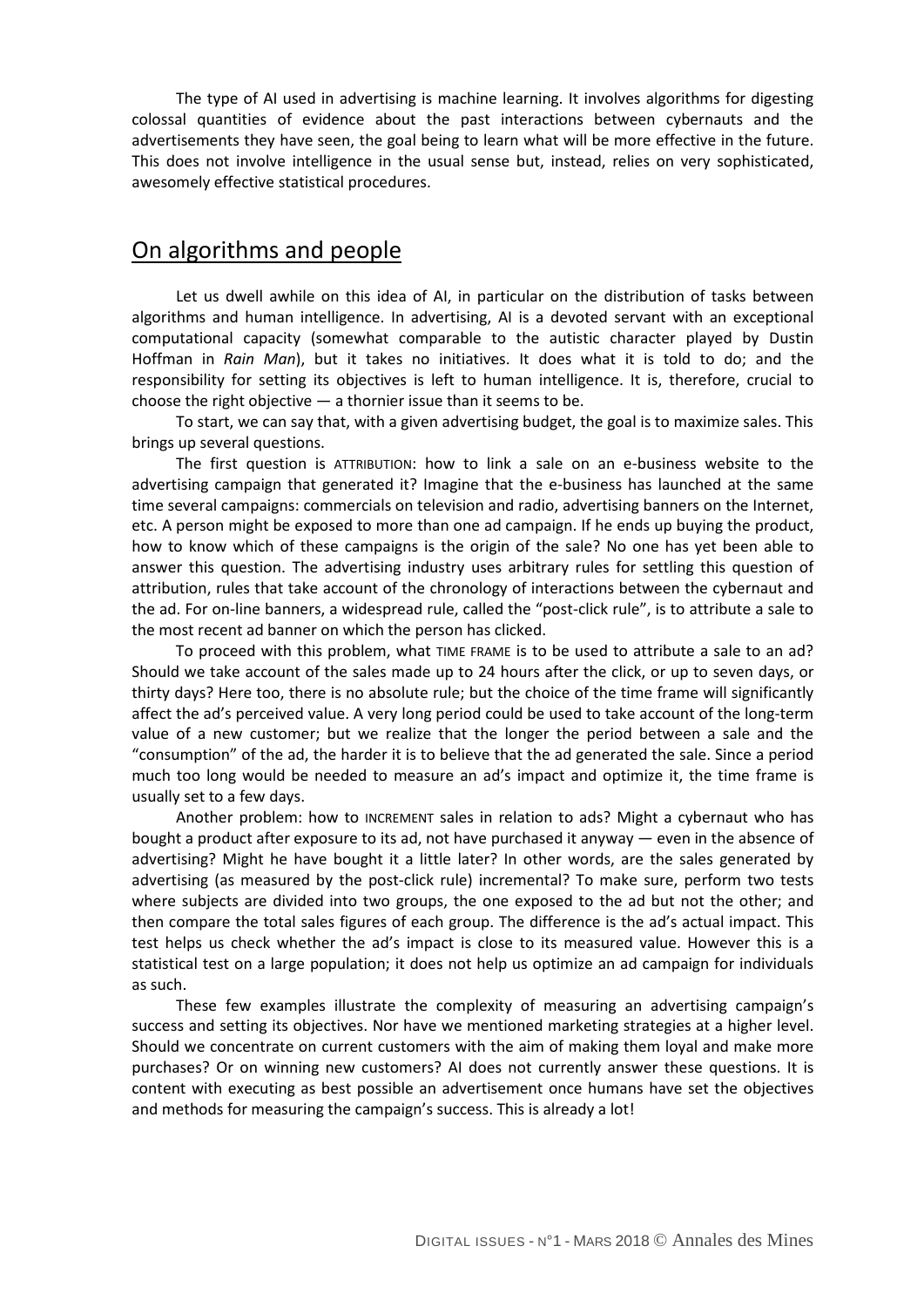# Examples of AI and advertising

### Search-engine marketing

Google, a pioneer in on-line advertising, introduced in October 2001 an advertising system that had made a fortune: AdWords. The idea is simple: an advertiser inserts a short text for an ad in the column to the right of the search engine's findings. The key words to be detected must be set, and Google then uploads the ad for display to the cybernauts who use them. This was the beginning of targeted on-line advertising. The relevance of an ad to the consumer was unparalleled: type in "camera", and only ads for cameras will pop up. But Google did not stop innovating; it went on to introduce a revolutionary business model.

Instead of being paid for each display of an ad, Google collected a payment only if a cybernaut clicked on the ad; this is called "cost per click" (CPC). The expected return from an ad simply equals CPC times CTR (the "click-through rate"). Calculating CTR is, therefore, crucial for optimizing the placing of ads. If twenty advertisers are competing for the key word "diaper(s)", it is in Google's interest to display the ad that will have the highest CTR. Google can thus optimize its income and maximize the ad's relevance to the cybernaut.

How to estimate CTR on ads corresponding to millions of different key words? For sure, this click-through rate depends on several parameters: specific key words, the ad's position on the web page, its text, the relation between the ad and the key word typed by cybernauts, the number of visitors on the website displaying the ad, the time of the year, etc. Billions of distinct combinations are possible. This problem is hard enough without adding that CTR is low (in the one percent range) and, therefore, that the positive events that generate income do not occur often. To measure CTR experimentally, thousands of printouts would be needed for each combination of parameters.

This sort of problem is perfect for supervised machine learning based on samples. Each display of an ad is positive (1) if the user has clicked but negative (0) if the ad is not clicked. The AI algorithm can be trained using millions of samples, the goal being to reduce the errors between predictions and observations. It suffices to record all displays of an ad and all the clicks in order to provide a stream of new samples as input into the algorithm. The latter can thus naturally adapt to new ads, new key words or even behavioral patterns.

### Display advertising

The targeting techniques originally developed by search engines have been expanded into what is called "display advertising" in reference to the advertising inserts displayed on line. Nowadays, most of the ads you see day after day on line have been bought at an auction. When offering a place for an ad, a website will let the spot in real time to the advertiser who offers the most. Dozens of companies, such as Criteo, have a few dozen milliseconds to place a bid and hopefully win the spot for an ad. The winner is allowed to display his ad to cybernauts.

AI sharpens an advertiser's competitive edge under condition that he can estimate the expected return for each spot on a very fine scale and in real time! It is important not only to estimate the amount for a bid very fast but also to update estimates in real time. Let us say that you are displaying an ad to a cybernaut who does not click on it. Two seconds later, you have the opportunity to display the same ad to him again. Knowing that he did not click the first time, the expected return from a second display is much less. AI algorithms are very effective and yield excellent results under such trying conditions.